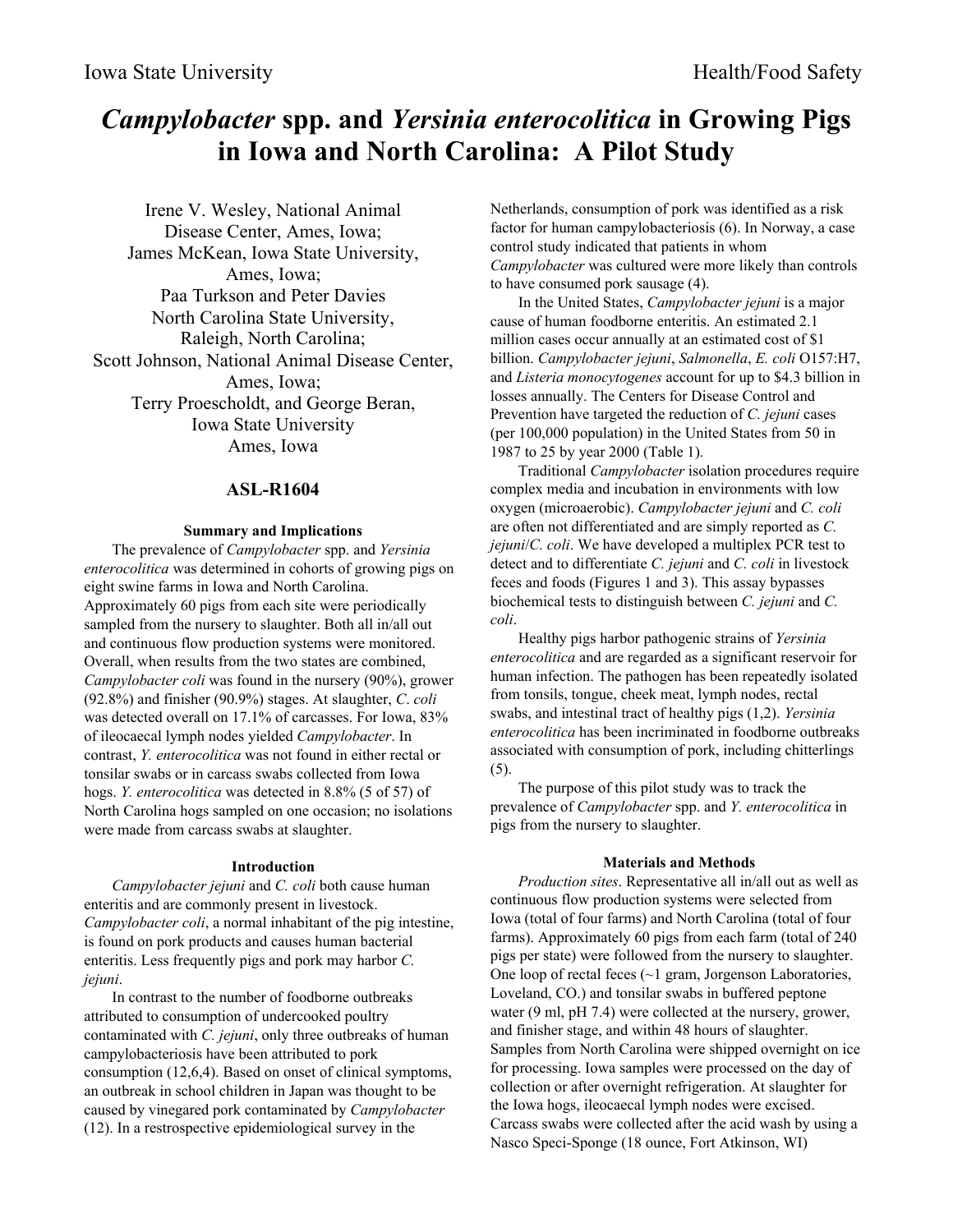# Iowa State University **Health/Food Safety**

rehydrated in 20-ml buffered peptone water either the morning of sampling or the evening before and refrigerated. The three-point protocol of FSIS, which describes swabbing a 100 cm area from ham, belly and jowls, was used. In

addition, tonsils were excised. For the North Carolina hogs, at slaughter, only carcass swabs were collected (as described above) before quick chilling.

*Bacteriological culture and PCR analysis*. Fecal samples were processed for *Campylobacter* as follows (Figure 1). A fecal loop sample was suspended in 9 ml of buffered peptone water at the collection site. Within 12 hours of collection or, if needed, after overnight refrigeration, an aliquot (300 ml) from the fecal suspension was placed in Tran's media (12 ml) for enrichment (7) and incubated microaerobically (2 days, 42\_C, Forma model 3130 trigas incubator). An aliquot from the fecal suspension (100 ml) was also plated to Campy Cefex agar for the direct detection of *Campylobacter*. Following Tran's enrichment, an aliquot (100 \_l) was plated to Campy Cefex agar and incubated microaerobically (2 days, 42\_C, Forma model 3130 trigas incubator). To harvest bacteria from both direct and enrichment plating, a loopful of bacterial growth from the first quadrant was suspended in 200 ml of TE (pH 8.0). Samples were frozen (-20\_C) until processed for *C. jejuni* and *C. coli* by using a previously described multiplex PCR assay $(3)$ .

For *Y. enterocolitica*, feces and tonsilar swabs were collected in peptone-buffered water (9 ml). A 1 ml aliquot was delivered to 9 ml of ITC and incubated (2 to 3 days at room temperature). DNA was extracted and multiplex PCR assay targeting the *ail* gene and the *yadA* plasmid-encoded virulence factor was performed (Figure 2).

#### **Results and Discussion**

In previous studies, *Campylobacter*, primarily *C. coli*, was easily identified in pig fecal samples via a multiplex PCR (3,11). In that earlier study, fecal samples of swine from 16 major hog-producing states, which represent 91% of the U.S. pork industry, were analyzed. Of 1,051 pig fecal samples examined, 69% were positive for *C. coli* and 0.28% were positive for *C. jejuni* (11).

In our study, as summarized in Table 2, for Iowa, *C. coli* was detected in fecal samples collected at the nursery (90.2%), grower (96%), and finisher (93.8%) stages and within 48 hours prior to the slaughter (93.8%). At slaughter, overall *C. coli* was found in 9% of carcass swabs and in 82.75% of ileocaecal lymph nodes. As summarized in Table 3, for the four North Carolina production sites, overall *C. coli* was detected at the nursery (89%), grower (89%), and finisher (88%) stages and within 48 hours prior to slaughter (90%). Similar results have been reported in the Netherlands (10). For the North Carolina hogs, *C. coli* was found on 25.2% of carcass swabs. Ileocaecal lymph nodes were not tested for the North Carolina hogs.

When data from carcass swabs collected in Iowa (9%) and North Carolina (25.2%) are averaged (17.1%), the

overall prevalence of *Campylobacter* present on hog carcasses is less than the 33%, reported by FSIS in the national baseline study (9). This may be attributed to differences in carcass sampling methods, or to procedures for *Campylobacter* isolation.

As summarized in Table 3, *Y. enterocolitica* was not detected at any time in hogs in Iowa but in 8.8% in the North Carolina hogs sampled on one farm on one occasion. It was not detected on carcasses, tonsils, or lymph nodes in Iowa hogs nor on carcass swabs collected from North Carolina. In contrast, using the same techniques as in the Iowa and North Carolina portions of the study, *Y. enterocolitica* was identified in 81% of tonsils (n=31) collected in Pennsylvania.

#### **Acknowledgments**

We are indebted to Sharon Franklin, and Brad Chriswell, who provided technical support and data analysis for this study. We thank the USDA-Food Safety Inspection Service for partial funding of this project.

#### **References**

1. de Boer, E. and J.F.M. Nouws. 1991. Slaughter pigs and pork as a source of human pathogenic *Yersinia enterocolitica*. Int. J. Food Microbiol. 12:2375-378.

2. Funk, J.A., H. F. Troutt, R. E. Isaacson, and C. P. Fossler. 1998. Prevalence of pathogenic *Yersinia enterocolitica* in groups of swine at slaughter. J. Food Prot. 61:677-682.

3. Harmon, K. M., G. Ransom, and I. V. Wesley. 1996. Differentiation of *Campylobacter jejuni* and *Campylobacter coli* by multiplex polymerase chain reaction. Molecular and Cellular Probes 11:195-200.

4. Kapperud, G., E. Skjerve, N. H. Bean, S. M. Ostroff, and J. Laser. 1992. Risk factors for sporadic *Campylobacter* infections: results of a case-control study in southeastern Norway. J. Clin. Microbiol. 30:3117-3121

5. Lee, LA, A. R. Gerber, D. R. Lonsway, J. D. Smith, G. P. Carter, N. D. Puhr, C. M. Parrish, R. K. Sikes, R. J. Finton, and R. V. Tauxe. 1990. *Yersinia enterocolititica* 0:3 infections in infants and children, associated with the household preparation of chitterling. N. Engl. J. Med. 322: 984-987

6. Oosterom, J., C. H. den Uyl, J. R. Banffer, and J. Huisman . 1984. Epidemiological investigations on *Campylobacter jejuni* in households with a primary infection. J. Hyg. Camb. 92:325-332

.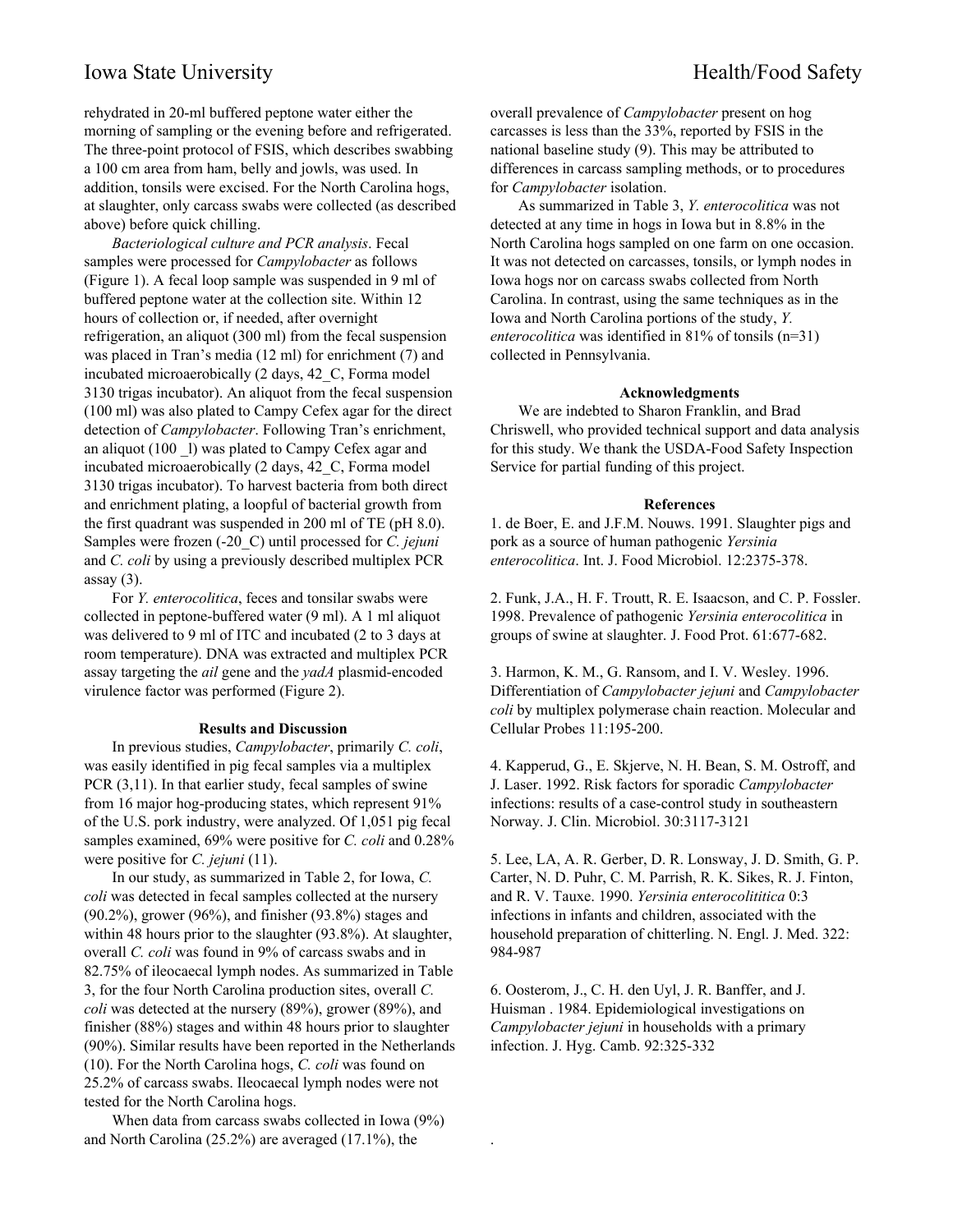# Iowa State University **Health/Food Safety** Health/Food Safety

7. Tran, T. T. 1998. A blood-free enrichment medium for growing *Campylobacter* spp. under aerobic conditions. Lett. Appl. Microbiol. 26:145-148.

8. U.S. Department of Health and Human Services. 1990. Healthy People 2000.

9. USDA-FSIS. 1996. Nationwide Pork Microbiological Baseline Data Collection Program: Market Hogs, April 1995 - March 1996.

10. Weijtens, M.H.J., J. van der Plas, P. G. Bijker, H. A. Urlings, D. Koster, J. G. van Logtestijn, and J. H. Huis in't Velt. 1997. The transmission of campylobacter in piggeries: an epidemiological study. J. Appl. Microbiol. 83:693-698.

11. Wesley, I.V. 1997. *Helicobacter* and *Arcobacter*: Potential human foodborne pathogens? Trends Food Sci. Technol. 89:293-299.

12. Yanagisawa, S. 1980. Large outbreak of campylobacter enteritis among school children. Lancet 1(8186):153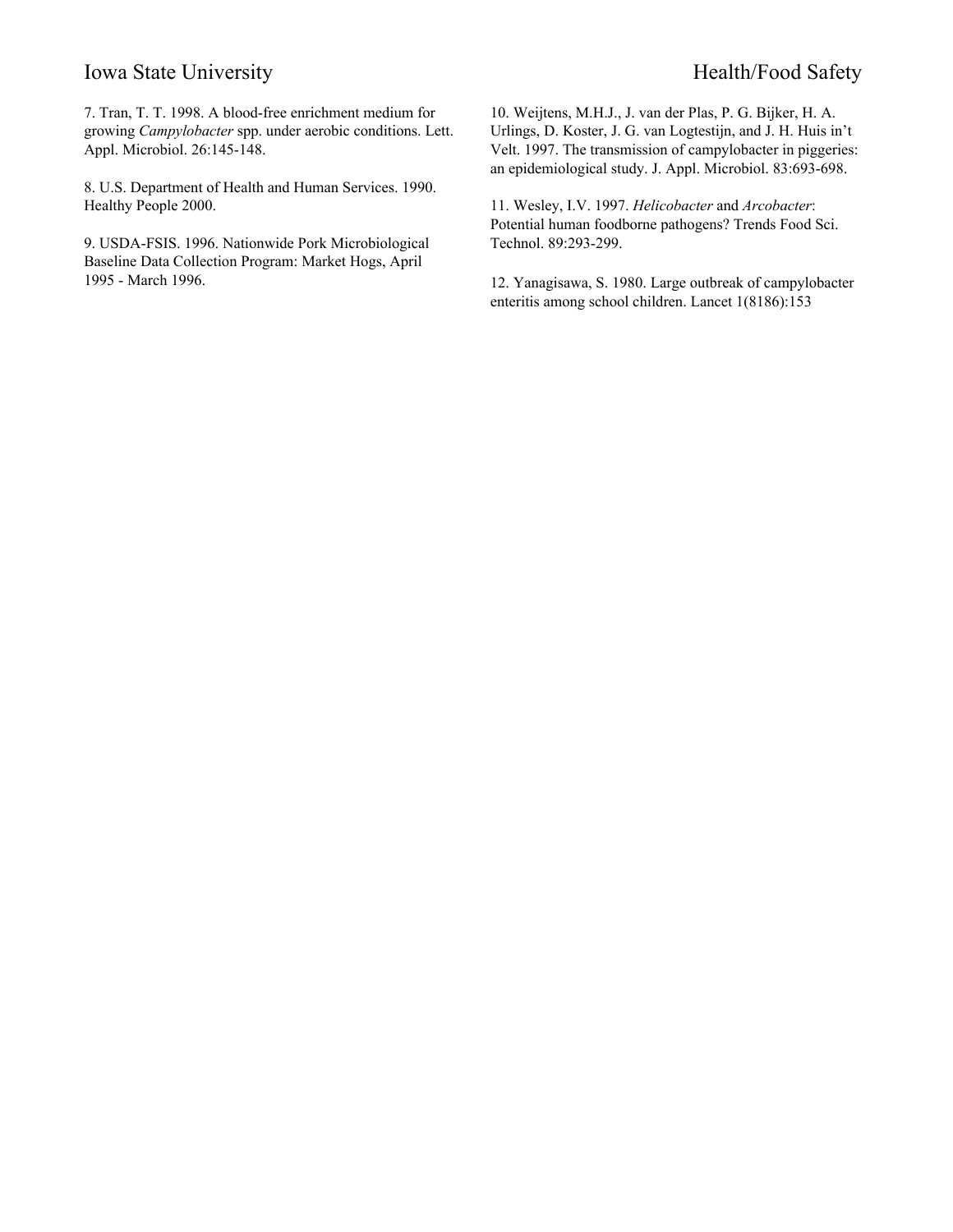

**Figure 1. PCR-based detection of thermotolerant** *Campylobacter* **in poultry. (A) Samples are enriched in Tran's media and then plated to Campy Cefex agar. (B) Bacterial colonies are harvested and processed for PCR. (C) The amplicons are detected by gel electrophoresis. The presence of a 460 bp PCR amplicon) is exhibited by both** *C. jejuni* **and** *C. coli Campylobacter jejuni* **exhibits both the 450 bp product and a specific smaller 160 bp amplicon.**

**Figure 2. PCR-based detection of** *Yersinia enterocolitica* **in pigs. (A) Samples are enriched in ITC media (2 or 3 days at room temperature). (B) DNA is extracted and screened by a PCR assay that is specific for the virulent** *ail* **gene (425 bp) and a plasmid-encoded virulence factor,** *yadA* **(~300 bp). (C) The amplicons are detected by gel electrophoresis. The PCR amplicons are seen only in pathogenic** *Y. enterocolitica* **strains.**